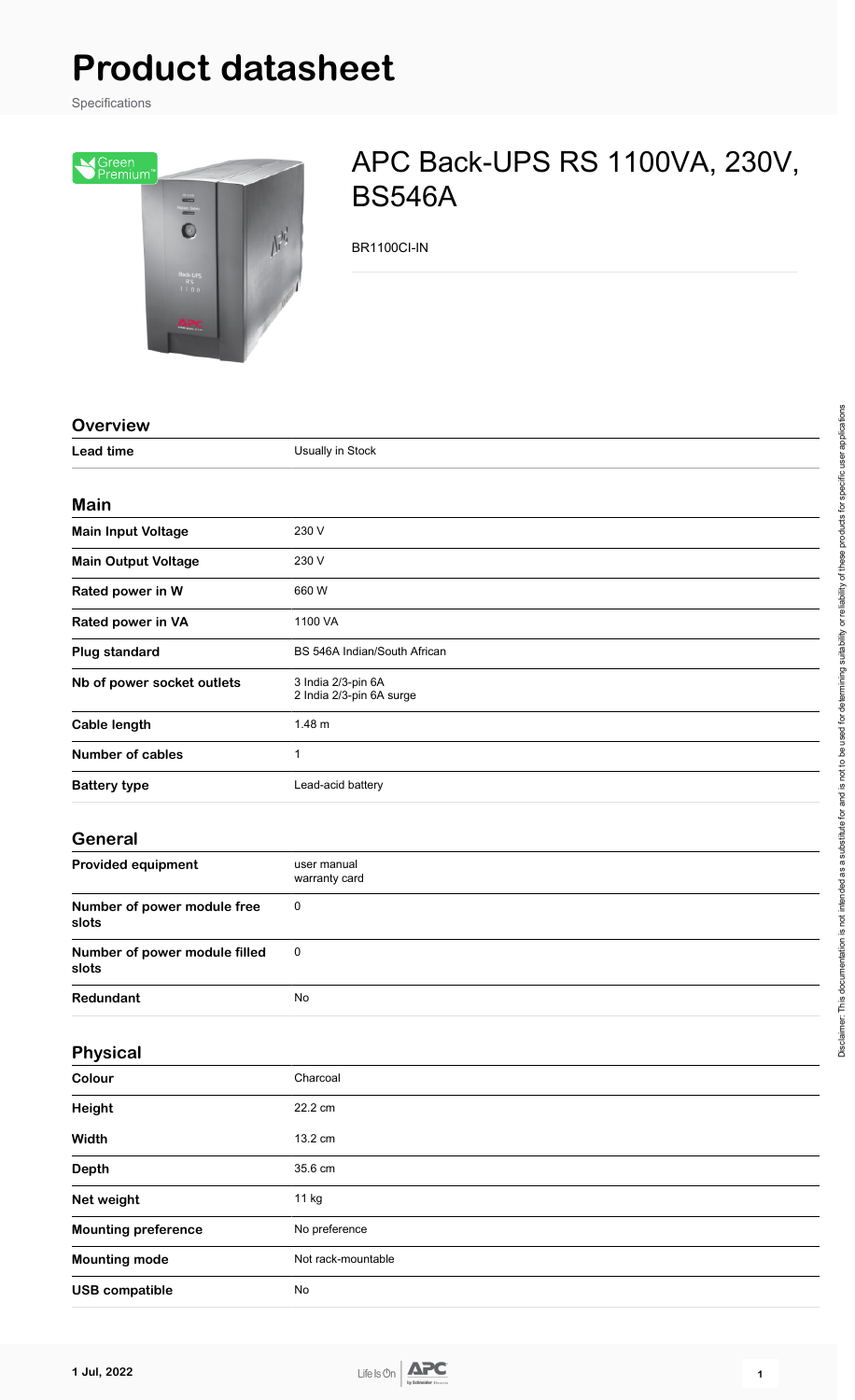# **Input**

| <b>Network frequency</b> | 4763 Hz                         |
|--------------------------|---------------------------------|
| Input voltage limits     | 160286 V adjustable<br>175295 V |

#### **Output**

| Maximum configurable power in<br>W         | 660 W            |
|--------------------------------------------|------------------|
| <b>UPS type</b>                            | Line interactive |
| Maximum output current                     | 10 A             |
| Maximum configurable power in<br><b>VA</b> | 1100 VA          |

#### **Conformance**

| Dro<br>. | $\sim$ |
|----------|--------|
|          |        |

#### **Environmental**

| Ambient air temperature for<br>operation | 040 °C           |
|------------------------------------------|------------------|
| <b>Relative humidity</b>                 | 095%             |
| <b>Operating altitude</b>                | $010000$ ft      |
| Ambient air temperature for<br>storage   | $-545 °C$        |
| <b>Storage Relative Humidity</b>         | 095%             |
| Storage altitude                         | $0.0015240.00$ m |
| <b>Acoustic level</b>                    | 45 dBA           |
| <b>Heat dissipation</b>                  | 180 Btu/h        |

#### **Batteries & Runtime**

| Number of battery filled slots            |                                                                                                                                                                                                                                                                           |
|-------------------------------------------|---------------------------------------------------------------------------------------------------------------------------------------------------------------------------------------------------------------------------------------------------------------------------|
| Number of battery free slots              | 0                                                                                                                                                                                                                                                                         |
| Battery recharge time                     | 10h                                                                                                                                                                                                                                                                       |
| Number of battery replacement<br>quantity | 1                                                                                                                                                                                                                                                                         |
| <b>Battery charger power</b>              | 18 W rated                                                                                                                                                                                                                                                                |
| <b>Battery power in VAH</b>               | 180 VAh runtime                                                                                                                                                                                                                                                           |
| <b>Battery life</b>                       | $24$ year(s)                                                                                                                                                                                                                                                              |
| <b>Battery graph comments</b>             | This graph is based on actual measured runtime data. All measurements were taken with new, fully<br>charged batteries and a balanced resistive load ( $PF = 1.0$ ). Actual runtimes may vary from the values of<br>this graph. Actual runtimes are dependent on several v |
| <b>Extended runtime</b>                   | 0                                                                                                                                                                                                                                                                         |

| Control panel | LED status display with on line : on battery : replace battery and overload indicators |
|---------------|----------------------------------------------------------------------------------------|
| Alarm         | Alarm when on battery: distinctive low battery alarm: configurable delays              |

## **Surge Protection and Filtering**

| Surge energy rate | 441 J |
|-------------------|-------|
|                   |       |